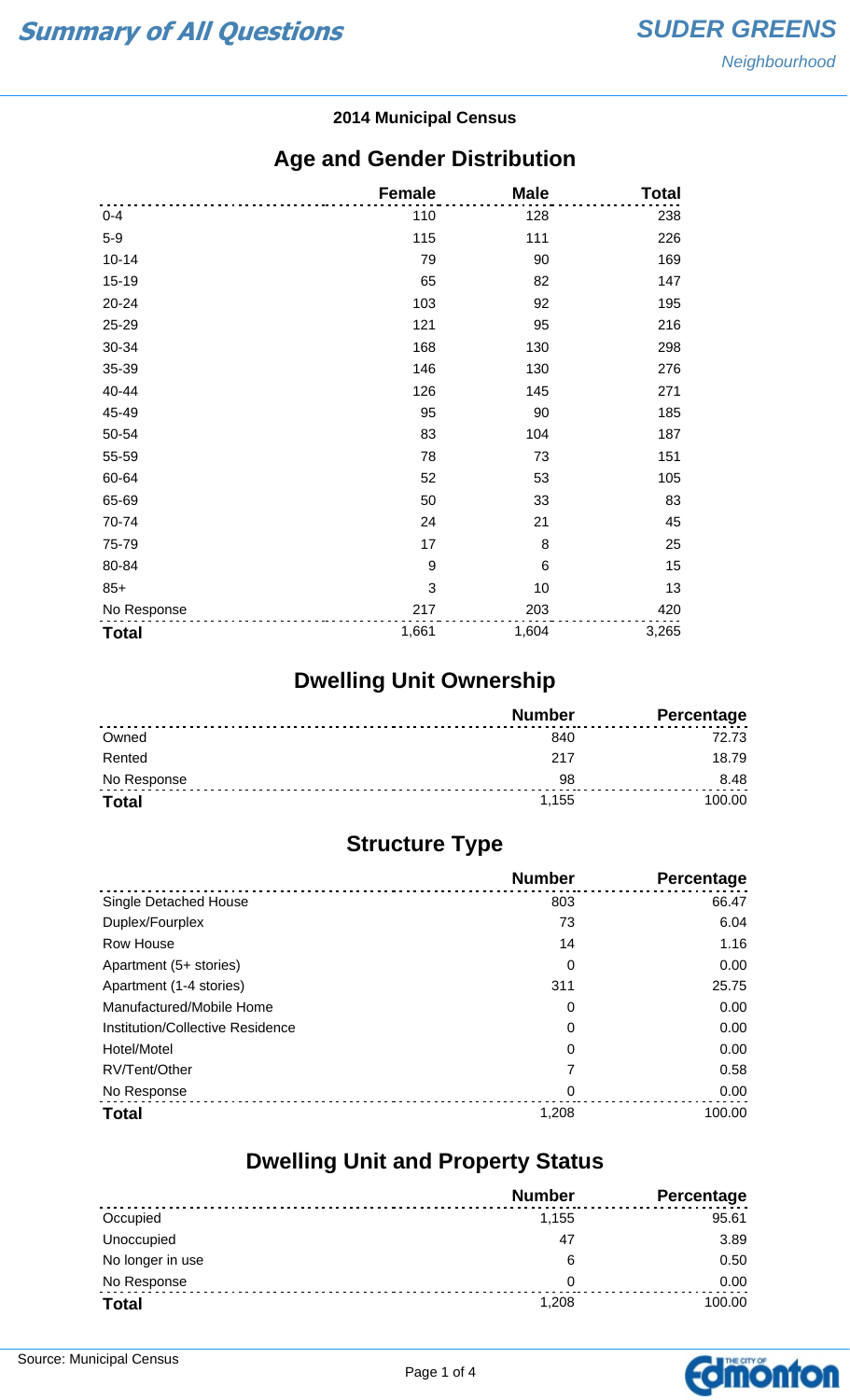#### **Marital Status**

|                      | <b>Number</b> | <b>Percentage</b> |
|----------------------|---------------|-------------------|
| Married              | 1,382         | 42.33             |
| Common-law           | 164           | 5.02              |
| Separated/divorced   | 139           | 4.26              |
| <b>Never Married</b> | 1,273         | 38.99             |
| Widowed              | 56            | 1.72              |
| No Response          | 251           | 7.69              |
| <b>Total</b>         | 3,265         | 100.00            |

#### **Employment Status**

|                            | <b>Number</b> | <b>Percentage</b> |
|----------------------------|---------------|-------------------|
| Preschool                  | 235           | 7.20              |
| Kindergarten - Gr.6        | 316           | 9.68              |
| Gr.7 - Gr.9                | 98            | 3.00              |
| Gr.10 - Gr.12              | 93            | 2.85              |
| Post Secondary Student     | 92            | 2.82              |
| Homemaker                  | 108           | 3.31              |
| Employed 0-30 hrs          | 208           | 6.37              |
| Employed 30+ hrs           | 1,573         | 48.18             |
| Unemployed                 | 61            | 1.87              |
| Retired                    | 178           | 5.45              |
| Permanently unable to work | 25            | 0.77              |
| No Response                | 278           | 8.51              |
| <b>Total</b>               | 3,265         | 100.00            |

## **Term of Residence at this Location**

|                              | <b>Number</b> | Percentage |
|------------------------------|---------------|------------|
| 5 years or more              | 1.161         | 35.56      |
| 3 years to less than 5 years | 747           | 22.88      |
| 1 year to less than 3 years  | 474           | 14.52      |
| Less than 1 year             | 568           | 17.40      |
| Child less than 1 year       | 43            | 1.32       |
| No Response                  | 272           | 8.33       |
| <b>Total</b>                 | 3,265         | 100.00     |

## **Previous Residence if living in Dwelling for less than 1 year**

|                                   | <b>Number</b> | Percentage |
|-----------------------------------|---------------|------------|
| Elsewhere in Edmonton             | 328           | 57.75      |
| Elsewhere in Alberta              | 96            | 16.90      |
| Atlantic Canada                   | 20            | 3.52       |
| Ontario/Quebec                    | 38            | 6.69       |
| Territories/Manitoba/Saskatchewan | 16            | 2.82       |
| <b>British Columbia</b>           | 12            | 2.11       |
| <b>Outside Canada</b>             | 27            | 4.75       |
| No Response                       | 31            | 5.46       |
| <b>Total</b>                      | 568           | 100.00     |

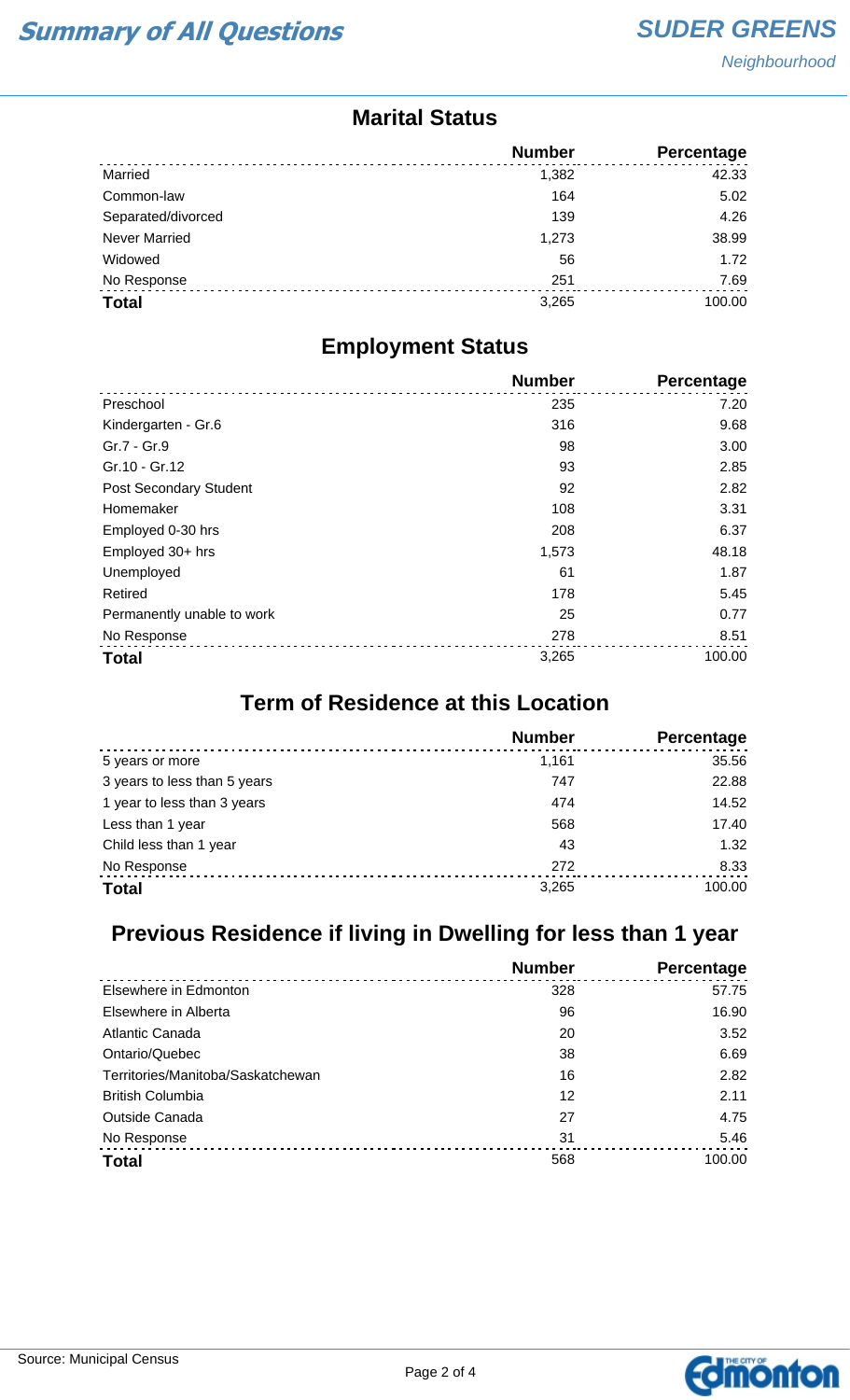## **Main Mode of Transportation from Home to Work**

|                              | <b>Number</b> | Percentage |
|------------------------------|---------------|------------|
| Car/Truck/Van (as Driver)    | 1,560         | 66.44      |
| Car/Truck/Van (as Passenger) | 147           | 6.26       |
| Transit                      | 196           | 8.35       |
| Walk                         | 4             | 0.17       |
| <b>Bicycle</b>               | 0             | 0.00       |
| Other                        | 35            | 1.49       |
| No Response                  | 406           | 17.29      |
| <b>Total</b>                 | 2,348         | 100.00     |

## **Citizenship**

|                      | <b>Number</b> | Percentage |
|----------------------|---------------|------------|
| Canadian Citizen     | 2.694         | 82.51      |
| Non Canadian Citizen | 333           | 10.20      |
| No Response          | 238           | 7.29       |
| <b>Total</b>         | 3.265         | 100.00     |

## **School Residency**

|              | <b>Number</b> | <b>Percentage</b> |
|--------------|---------------|-------------------|
| Public       | 2.025         | 62.02             |
| Catholic     | 763           | 23.37             |
| No Response  | 477           | 14.61             |
| <b>Total</b> | 3,265         | 100.00            |

## **Household Languages**

|                              | <b>Number</b> | <b>Percentage</b> |
|------------------------------|---------------|-------------------|
| English Only                 | 688           | 59.57             |
| Arabic                       | 8             | 0.69              |
| Cantonese                    | 32            | 2.77              |
| French                       | 25            | 2.16              |
| German                       | 6             | 0.52              |
| Mandarin                     | 27            | 2.34              |
| Panjabi (Punjabi)            | 3             | 0.26              |
| Spanish                      | 18            | 1.56              |
| Tagalog (Pilipino, Filipino) | 84            | 7.27              |
| Ukrainian                    | 4             | 0.35              |
| Other                        | 129           | 11.17             |
| No Response                  | 131           | 11.34             |
| <b>Total</b>                 | 1,155         | 100.00            |